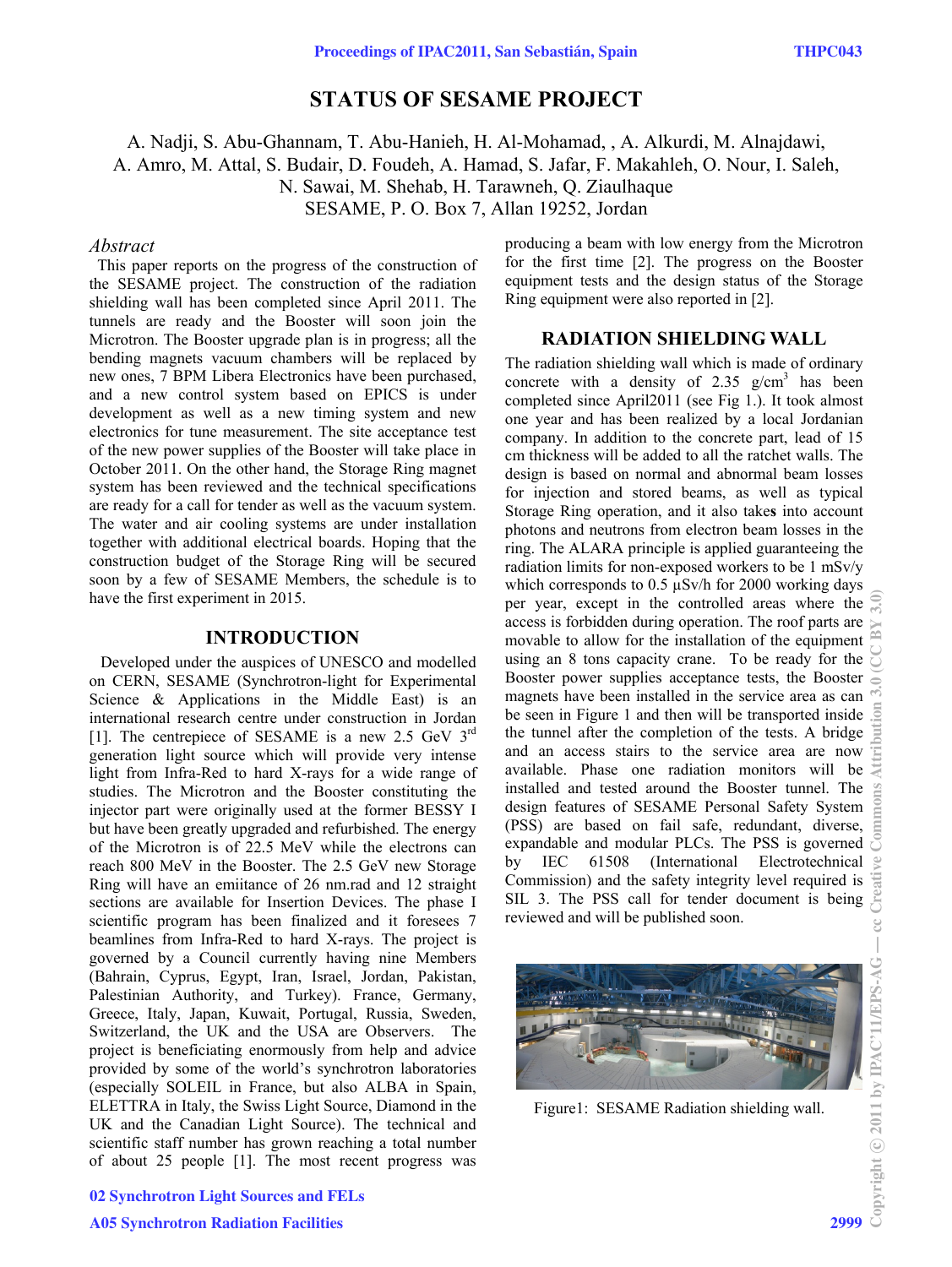### **BOOSTER REFURBISHMENT**

#### *Booster Dipole Vacuum Chambers*

Deep inspection and extensive vacuum tests have been performed on all old BESSYI Booster vacuum chambers. Unfortunately, irreparable cuts have been observed on two dipole chambers and leaks have been measured on five others. The reason of these defaults is not understood. It has then been decided to manufacture 13 new dipole vacuum chambers; the total number plus one spare. While the old BESSYI Booster dipole vacuum chambers were made of 0.3 mm corrugated stainless steel sheet to reduce eddy current instabilities since the Booster was operating with a repetition frequency of 10 Hz, the new ones will have 1 mm thickness and a simpler rectangular shape since at SESAME, the Booster will operate at 1 Hz repetition frequency. The choice of 1 mm thickness is a compromise between Eddy current sextupole field strength and mechanical rigidity. The new design shown in Figure 2 is being manufacture by FMB company and will be delivered to SESAME by November 2011.





### *Booster Control System*

SESAME control system is based on EPICS toolkit for both Machine and Beamlines control. The Booster control system is under development. It will be a distributed type, controlling magnets, power supplies, vacuum system, cooling system, diagnostics, RF system and others. Mainly VME and PLC are used to interact with the Booster subsystems. The EPICS servers will be distributed among using Soft IOC and VME IOC. The VME crate is used to represent the EPICS core. It will host the CPU MVME5500 module. The common operating system for the VME is Vxworks 6.9 Workbench 2.3, which is real-time operating system that is used in embedded applications. The PLC used is SIEMENS brand S7-300 based on CPU315-2 DP and different I/O modules for digital and analog signals. Mainly the Interlock signals will be connected to the PLC from different subsystems (vacuum, cooling, etc). EPICS is directly connected to the PLC through the Ethernet port. Many Devices have a serial port such as power supplies, gauges and ion pumps and they are connected to EPICS through Moxa terminal servers. Two 16 ports Moxa servers for the Booster are being used. Soft IOC or Soft EPICS server will play the same role of the VME CPU, but this server will host Linux OS and run over it EPICS kernel. The softIOC is common used to control such devices that have slow signals and a well-defined communication interface like serial, parallel, Ethernet or USB. EPICS client tools will be used to monitor and control the Booster. EDM is used as a GUI beside other client tools such as ALH,  $20212121$  by IPAC-11/EPS-AG — common attribution 3.0 (CC By 3.0 (CC V By 3.0) at the Common Section 3.0 (CC By 3.0) at the Common Section 3.0 (CC By 3.0) at the Common Section 3.0 (CC By 3.0) at the Common Section 3.0 (C

Probe, HistTool …etc. and the GUI will depend on the subsystem that this panel is used for.

### *Booster Timing System*

SESAME Booster timing system is based on the global event system, which was developed in APS and widely used in many light source facilities such as APS, SLS, Diamond and others. The Booster timing system has been designed and developed by Babak Kalantari from PSI and all the hardware used is from Micro-research Finland. In SESAME Booster timing system one event generator and three event receivers will be used in order to cover and complete all the events sequences to operate the Booster. Figure 3 shows a schematic of the Booster timing system. It will be delivered to SESAME site in October to be tested before its deployment.





## *Booster Diagnostics*

The pneumatic mechanisms to push up and down the 3 fluorescent screens available around the Booster have been refurbished and the cameras video have been renewed. While there was no tune measurement in the old BESSYI Booster, it is planned to have such a system at SESAME. It will use a noise function generator of 4 MHz bandwidth and two 5W RF amplifiers to drive the  $\lambda/4$  stripline in horizontal and vertical planes. The betatron tunes will be given by a spectrum analyser or by the BPM read-out electronics (I-Tech Libera electron) after an FFT of the turn by turn data.

## **BOOSTER ALIGNEMENT PREPARATION**

The geodesic network of the Booster, consisting of four wall brackets and brass nails on the ground is ready. The installation of the girders which are not identical is not easy. The following preliminary actions have been taken: new measurement after the completion of the shielding work of the vertical level of the slab, digging of the highest areas regarding the vertical level, adjusting the girder at its location with respect to the brass nails and tracing the holes of the girder feet. The original quadrupole and bending magnets fiducialization has been reviewed. In the case of the quadrupole, a pair of small squares per quadrupole fixed on its upper face allows to manage 5

> 02 Synchrotron Light Sources and FELs A05 Synchrotron Radiation Facilities